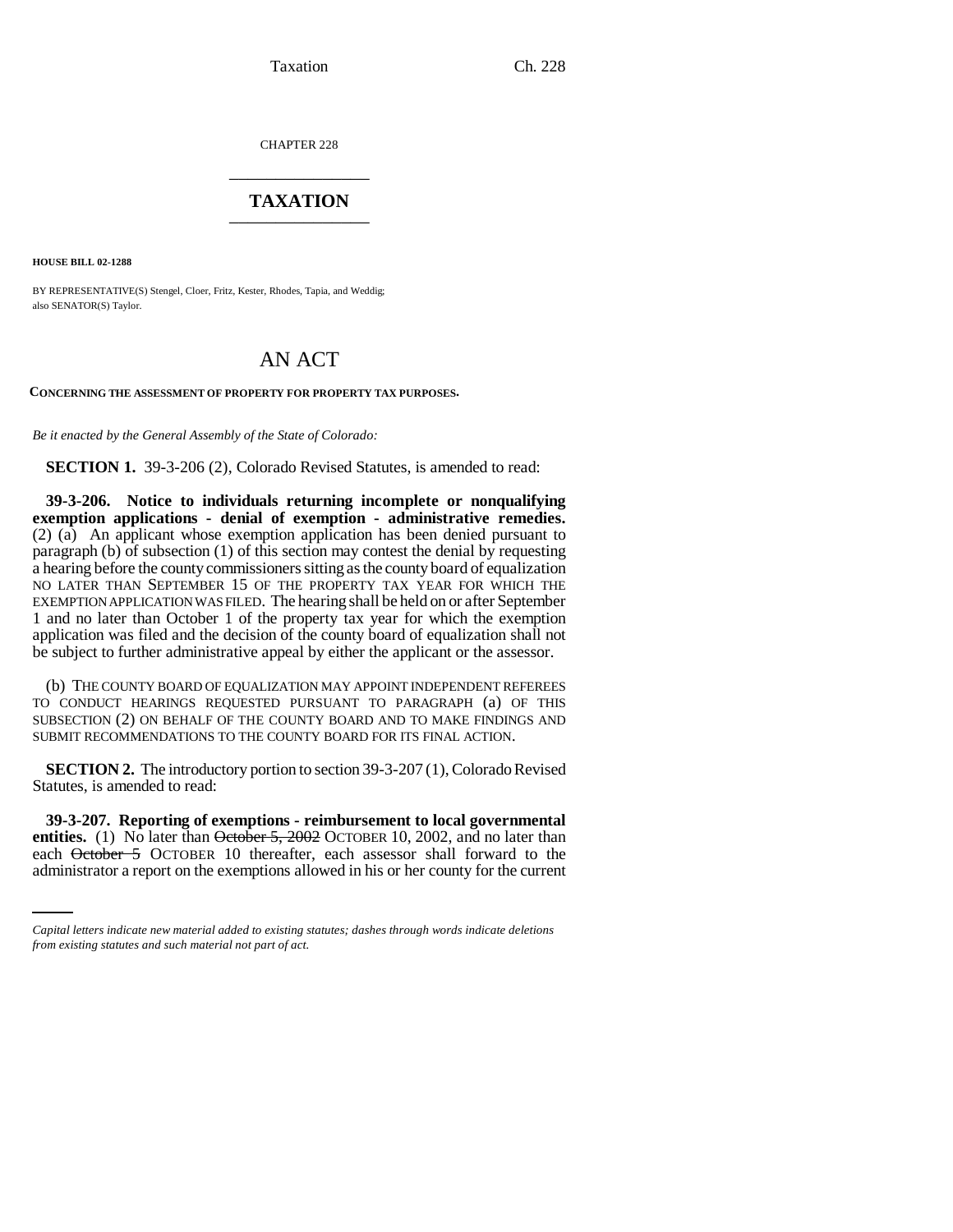property tax year. The report shall include:

**SECTION 3.** 39-5-132 (2), Colorado Revised Statutes, is amended BY THE ADDITION OF A NEW PARAGRAPH to read:

**39-5-132. Assessment and taxation of new construction.** (2) (c) IF THE NEWLY CONSTRUCTED TAXABLE BUILDING IS A RESIDENTIAL UNIT, THE ASSESSMENT PERCENTAGE TO BE APPLIED TO THE LAND UNDERLYING SUCH BUILDING SHALL BE BASED ON A RESIDENTIAL CLASSIFICATION OF THE LAND. IF THE LAND UNDERLYING SUCH BUILDING WAS CLASSIFIED AS VACANT LAND, THE CLASSIFICATION SHALL BE CHANGED TO RESIDENTIAL ON THE ABSTRACT OF ASSESSMENT FOR THE TAX YEAR IN WHICH THE ASSESSOR ADDED THE VALUATION OF THE NEWLY TAXABLE RESIDENTIAL BUILDING TO THE ABSTRACT FOR ASSESSMENT.

**SECTION 4.** The introductory portion to 39-8-108 (5), Colorado Revised Statutes, is amended, and the said 39-8-108 (5) is further amended BY THE ADDITION OF A NEW PARAGRAPH, to read:

**39-8-108. Decision - review - opportunity to submit case to arbitration.** (5) In any appeal authorized by this section or by section 39-10-114 SECTION 39-5-122, 39-5-122.7, OR 39-10-114:

(e) IN USING THE MARKET APPROACH TO DETERMINE THE VALUE OF RESIDENTIAL REAL PROPERTY, IF THE ASSESSOR HAS KNOWLEDGE OF THE CONVERSION FROM ONE RESIDENTIAL USE TO A DIFFERENT RESIDENTIAL USE, SUCH CONVERSION SHALL CREATE A REBUTTABLE PRESUMPTION THAT THE SALE OF SUCH PROPERTY IS NOT A COMPARABLE SALE FOR PURPOSES OF ESTABLISHING THE VALUE OF A PROPERTY HAVING A SIMILAR PRIOR RESIDENTIAL USE.

**SECTION 5.** 39-8-109, Colorado Revised Statutes, is amended to read:

**39-8-109. Effects of board of assessment appeals or district court decision.** If upon appeal the appellant is sustained, in whole or in part, then, upon presentation to the treasurer of a certified copy of the order or judgment of the board of assessment appeals or district court, as the case may be, modifying the valuation for assessment of his THE property, he THE APPELLANT shall forthwith receive the appropriate refund of taxes and delinquent interest thereon, together with refund interest at the same rate as delinquent interest as specified in section 39-10-104.5, and a refund of costs in said court or board of assessment appeals, as the case may be, including the fees of his THE APPELLANT'S witnesses, in such amount as may be fixed by the court or board of assessment appeals, as the case may be. Such refund interest shall only accrue from the date on which payment of taxes and delinquent interest thereon was received by the treasurer. from the appellant. SUCH REFUND SHALL BE PAID TO THE APPELLANT EVEN IF THE APPELLANT IS NOT THE CURRENT OWNER OF THE PROPERTY. If the order or judgment of either such court or board of assessment appeals is for the county, then the county shall recover costs from the appellant in such amount as may be fixed by the court or board of assessment appeals, as the case may be.

**SECTION 6.** 39-10-114 (1) (b), Colorado Revised Statutes, is amended to read:

**39-10-114. Abatement, cancellation of taxes.** (1) (b) Any taxes illegally or